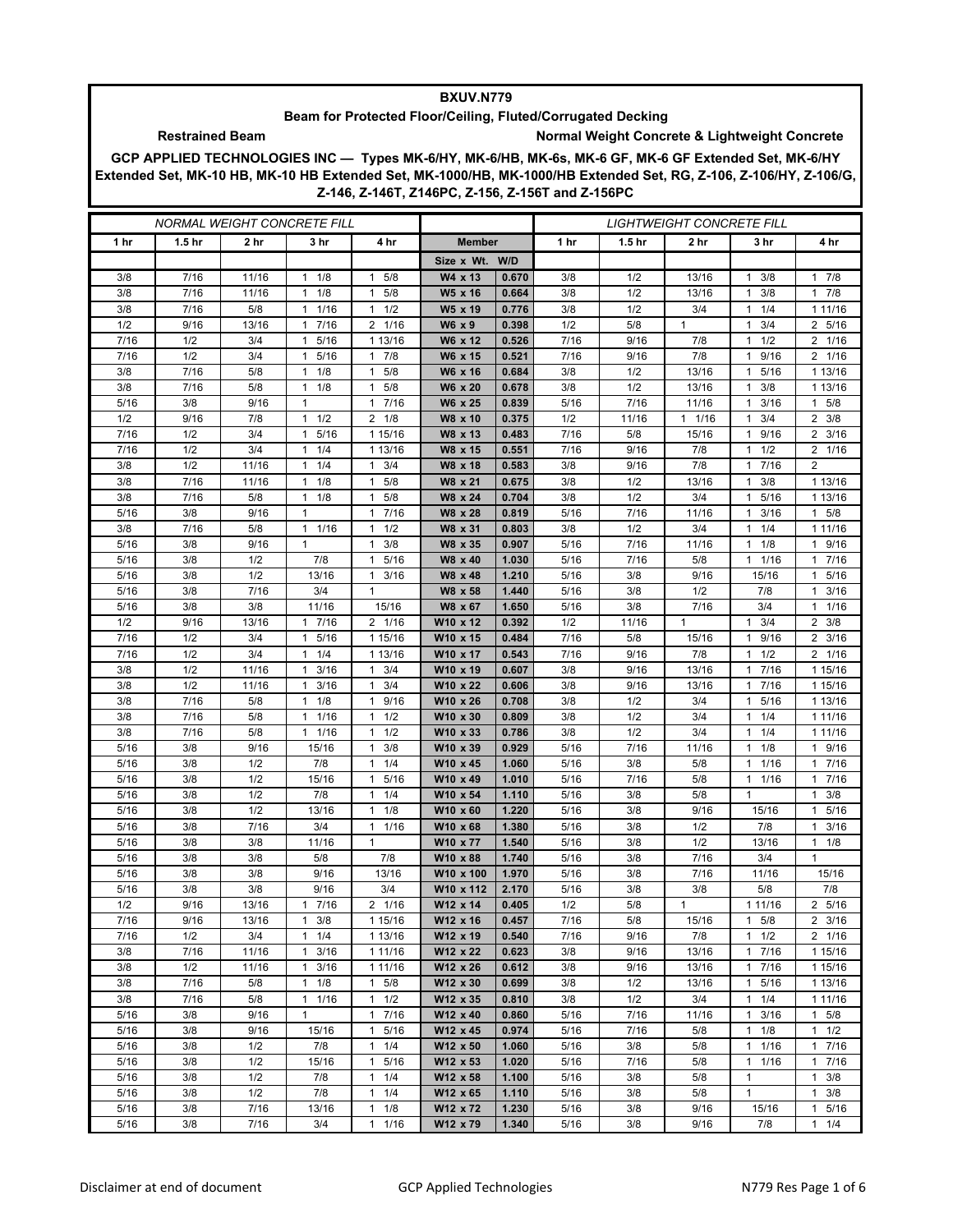| <b>NORMAL WEIGHT CONCRETE FILL</b> |                   |                 |                      |                                |                        | <b>LIGHTWEIGHT CONCRETE FILL</b> |              |                   |            |                      |                       |  |
|------------------------------------|-------------------|-----------------|----------------------|--------------------------------|------------------------|----------------------------------|--------------|-------------------|------------|----------------------|-----------------------|--|
| 1 hr                               | 1.5 <sub>hr</sub> | 2 <sub>hr</sub> | 3 hr                 | 4 hr                           | <b>Member</b>          |                                  | 1 hr         | 1.5 <sub>hr</sub> | 2 hr       | 3 hr                 | 4 hr                  |  |
|                                    |                   |                 |                      |                                | Size x Wt. W/D         |                                  |              |                   |            |                      |                       |  |
| 5/16                               | 3/8               | 7/16            | 11/16                | 1                              | W12 x 87               | 1.470                            | 5/16         | 3/8               | 1/2        | 7/8                  | $1 \t1/8$             |  |
| 5/16                               | 3/8               | 3/8             | 11/16                | 15/16                          | W12 x 96               | 1.610                            | 5/16         | 3/8               | 1/2        | 13/16                | 11/16                 |  |
| 5/16                               | 3/8               | 3/8             | 5/8                  | 7/8                            | W12 x 106              | 1.770                            | 5/16         | 3/8               | 7/16       | 3/4                  | $\mathbf{1}$          |  |
| 5/16                               | 3/8               | 3/8             | 9/16                 | 13/16                          | W12 x 120              | 1.990                            | 5/16         | 3/8               | 7/16       | 11/16                | 15/16                 |  |
| 5/16                               | 3/8               | 3/8             | 9/16                 | 3/4                            | W12 x 136              | 2.230                            | 5/16         | 3/8               | 3/8        | 5/8                  | 7/8                   |  |
| 5/16                               | 3/8               | 3/8             | 1/2                  | 11/16                          | W12 x 152              | 2.450                            | 5/16         | 3/8               | 3/8        | 9/16                 | 13/16                 |  |
| 5/16                               | 3/8               | 3/8             | 7/16                 | 5/8                            | W12 x 170              | 2.720                            | 5/16         | 3/8               | 3/8        | 9/16                 | 3/4                   |  |
| 5/16                               | 3/8               | 3/8             | 7/16                 | 5/8                            | W12 x 190              | 3.000                            | 5/16         | 3/8               | 3/8        | 1/2                  | 11/16                 |  |
| 5/16                               | 3/8               | 3/8             | 3/8                  | 9/16                           | W12 x 210              | 3.270                            | 5/16         | 3/8               | 3/8        | 7/16                 | 5/8                   |  |
| 5/16                               | 3/8               | 3/8             | 3/8                  | 1/2                            | W12 x 230              | 3.550                            | 5/16         | 3/8               | 3/8        | 7/16                 | 9/16                  |  |
| 5/16<br>5/16                       | 3/8<br>3/8        | 3/8<br>3/8      | 3/8<br>3/8           | 1/2<br>7/16                    | W12 x 252              | 3.840<br>4.190                   | 5/16<br>5/16 | 3/8<br>3/8        | 3/8<br>3/8 | 7/16<br>3/8          | 9/16<br>1/2           |  |
| 5/16                               | 3/8               | 3/8             | 3/8                  | 7/16                           | W12 x 279<br>W12 x 305 | 4.490                            | 5/16         | 3/8               | 3/8        | 3/8                  | 1/2                   |  |
| 5/16                               | 3/8               | 3/8             | 3/8                  | 3/8                            | W12 x 336              | 4.850                            | 5/16         | 3/8               | 3/8        | 3/8                  | 7/16                  |  |
| 7/16                               | 1/2               | 3/4             | 5/16<br>1            | 1 13/16                        | W14 x 22               | 0.534                            | 7/16         | 9/16              | 7/8        | 1/2<br>1             | 2 1/16                |  |
| 3/8                                | 7/16              | 11/16           | 3/16<br>1            | 1 11/16                        | W14 x 26               | 0.628                            | 3/8          | 9/16              | 13/16      | 3/8<br>1             | 1 15/16               |  |
| 3/8                                | 7/16              | 11/16           | 3/16<br>$\mathbf{1}$ | 1 11/16                        | W14 x 30               | 0.644                            | 3/8          | 1/2               | 13/16      | 3/8<br>1             | 17/8                  |  |
| 3/8                                | 7/16              | 5/8             | $1 \t1/8$            | 9/16<br>$\mathbf{1}$           | W14 x 34               | 0.725                            | 3/8          | 1/2               | 3/4        | 5/16<br>1            | $1 \t3/4$             |  |
| 3/8                                | 7/16              | 5/8             | 1 1/16               | 1/2<br>1                       | W14 x 38               | 0.809                            | 3/8          | 1/2               | 3/4        | 1/4<br>1             | 1 11/16               |  |
| 5/16                               | 3/8               | 9/16            | $\mathbf{1}$         | 7/16<br>$\mathbf{1}$           | W14 x 43               | 0.874                            | 5/16         | 7/16              | 11/16      | 3/16<br>1            | 1 5/8                 |  |
| 5/16                               | 3/8               | 9/16            | 15/16                | 5/16<br>$\mathbf{1}$           | W14 x 48               | 0.970                            | 5/16         | 7/16              | 5/8        | 1/8<br>1             | $1 \t1/2$             |  |
| 5/16                               | 3/8               | 1/2             | 7/8                  | 1/4<br>$\mathbf{1}$            | W14 x 53               | 1.060                            | 5/16         | 3/8               | 5/8        | 1 1/16               | 17/16                 |  |
| 5/16                               | 3/8               | 1/2             | 7/8                  | 1/4<br>1                       | W14 x 61               | 1.100                            | 5/16         | 3/8               | 5/8        | 1                    | 3/8<br>$\mathbf{1}$   |  |
| 5/16                               | 3/8               | 1/2             | 13/16                | 1/8<br>$\mathbf{1}$            | W14 x 68               | 1.220                            | 5/16         | 3/8               | 9/16       | 15/16                | 1 5/16                |  |
| 5/16                               | 3/8               | 7/16            | 3/4                  | 1/16<br>1                      | W14 x 74               | 1.320                            | 5/16         | 3/8               | 9/16       | 15/16                | $1 \t1/4$             |  |
| 5/16                               | 3/8               | 7/16            | 3/4                  | $\mathbf{1}$                   | W14 x 82               | 1.450                            | 5/16         | 3/8               | 1/2        | 7/8                  | $1 \t1/8$             |  |
| 5/16                               | 3/8               | 7/16            | 3/4                  | $\mathbf{1}$<br>1/8            | W14 x 90               | 1.310                            | 5/16         | 3/8               | 9/16       | 15/16                | $1 \t1/4$             |  |
| 5/16                               | 3/8               | 7/16            | 3/4                  | 1/16<br>$\mathbf{1}$           | W14 x 99               | 1.430                            | 5/16         | 3/8               | 1/2        | 7/8                  | $1 \t3/16$            |  |
| 5/16                               | 3/8               | 3/8             | 11/16                | $\mathbf{1}$                   | W14 x 109              | 1.570                            | 5/16         | 3/8               | 1/2        | 13/16                | $1 \t1/8$             |  |
| 5/16                               | 3/8               | 3/8             | 5/8                  | 15/16                          | W14 x 120              | 1.710                            | 5/16         | 3/8               | 7/16       | 3/4                  | $\mathbf{1}$          |  |
| 5/16                               | 3/8               | 3/8             | 5/8                  | 7/8                            | W14 x 132              | 1.890                            | 5/16         | 3/8               | 7/16       | 11/16                | 15/16                 |  |
| 5/16                               | 3/8               | 3/8             | 9/16                 | 13/16                          | W14 x 145              | 1.990                            | 5/16         | 3/8               | 7/16       | 11/16                | 15/16<br>7/8          |  |
| 5/16<br>5/16                       | 3/8<br>3/8        | 3/8<br>3/8      | 9/16<br>1/2          | 3/4<br>11/16                   | W14 x 159<br>W14 x 176 | 2.160<br>2.380                   | 5/16<br>5/16 | 3/8<br>3/8        | 3/8<br>3/8 | 5/8<br>5/8           | 13/16                 |  |
| 5/16                               | 3/8               | 3/8             | 1/2                  | 11/16                          | W14 x 193              | 2.600                            | 5/16         | 3/8               | 3/8        | 9/16                 | 3/4                   |  |
| 5/16                               | 3/8               | 3/8             | 7/16                 | 5/8                            | W14 x 211              | 2.810                            | 5/16         | 3/8               | 3/8        | 1/2                  | 11/16                 |  |
| 5/16                               | 3/8               | 3/8             | 7/16                 | 9/16                           | W14 x 233              | 3.080                            | 5/16         | 3/8               | 3/8        | 1/2                  | 11/16                 |  |
| 5/16                               | 3/8               | 3/8             | 3/8                  | 9/16                           | W14 x 257              | 3.360                            | 5/16         | 3/8               | 3/8        | 7/16                 | 5/8                   |  |
| 5/16                               | 3/8               | 3/8             | 3/8                  | 1/2                            | W14 x 283              | 3.660                            | 5/16         | 3/8               | 3/8        | 7/16                 | 9/16                  |  |
| 5/16                               | 3/8               | 3/8             | 3/8                  | 1/2                            | W14 x 311              | 3.980                            | 5/16         | 3/8               | 3/8        | 3/8                  | 9/16                  |  |
| 5/16                               | 3/8               | 3/8             | 3/8                  | 7/16                           | W14 x 342              | 4.320                            | 5/16         | 3/8               | 3/8        | 3/8                  | 1/2                   |  |
| 5/16                               | 3/8               | 3/8             | 3/8                  | 7/16                           | W14 x 370              | 4.630                            | 5/16         | 3/8               | 3/8        | 3/8                  | 1/2                   |  |
| 5/16                               | 3/8               | 3/8             | 3/8                  | 3/8                            | W14 x 398              | 4.930                            | 5/16         | 3/8               | 3/8        | 3/8                  | 7/16                  |  |
| 5/16                               | 3/8               | 3/8             | 3/8                  | 3/8                            | W14 x 426              | 5.210                            | 5/16         | 3/8               | 3/8        | 3/8                  | 7/16                  |  |
| 5/16                               | 3/8               | 3/8             | 3/8                  | 3/8                            | W14 x 455              | 5.530                            | 5/16         | 3/8               | 3/8        | 3/8                  | 7/16                  |  |
| 5/16                               | 3/8               | 3/8             | 3/8                  | 3/8                            | W14 x 500              | 5.950                            | 5/16         | 3/8               | 3/8        | 3/8                  | 3/8                   |  |
| 5/16                               | 3/8               | 3/8             | 3/8                  | 3/8                            | W14 x 550              | 6.430                            | 5/16         | 3/8               | 3/8        | 3/8                  | 3/8                   |  |
| 5/16                               | 3/8               | 3/8             | 3/8                  | 3/8                            | W14 x 605              | 6.960                            | 5/16         | 3/8               | 3/8        | 3/8                  | 3/8                   |  |
| 5/16                               | 3/8               | 3/8             | 3/8                  | 3/8                            | W14 x 665              | 7.490                            | 5/16         | 3/8               | 3/8        | 3/8                  | 3/8                   |  |
| 5/16<br>7/16                       | 3/8<br>1/2        | 3/8<br>3/4      | 3/8<br>1/4<br>1      | 3/8                            | W14 x 730              | 8.080<br>0.558                   | 5/16<br>7/16 | 3/8<br>9/16       | 3/8<br>7/8 | 3/8<br>1             | 3/8<br>$\overline{2}$ |  |
| 3/8                                | 7/16              | 11/16           | 3/16<br>$\mathbf{1}$ | 1 13/16<br>5/8<br>$\mathbf{1}$ | W16 x 26<br>W16 x 31   | 0.661                            | 3/8          | 1/2               | 13/16      | 1/2<br>3/8<br>1      | 17/8                  |  |
| 3/8                                | 7/16              | 5/8             | $1 \t1/8$            | 5/8<br>$\mathbf{1}$            | W16 x 36               | 0.702                            | 3/8          | 1/2               | 3/4        | 5/16<br>$\mathbf{1}$ | 1 13/16               |  |
| 3/8                                | 7/16              | 5/8             | 1/16<br>$\mathbf{1}$ | 1/2<br>$\mathbf{1}$            | W16 x 40               | 0.780                            | 3/8          | 1/2               | 3/4        | 1/4<br>1             | 1 11/16               |  |
| 5/16                               | 3/8               | 9/16            | $\mathbf{1}$         | $\mathbf{1}$<br>7/16           | W16 x 45               | 0.870                            | 5/16         | 7/16              | 11/16      | 3/16<br>1            | 1 5/8                 |  |
| 5/16                               | 3/8               | 9/16            | 15/16                | $\mathbf{1}$<br>5/16           | W16 x 50               | 0.962                            | 5/16         | 7/16              | 5/8        | $1 \t1/8$            | $1 \t1/2$             |  |
| 5/16                               | 3/8               | 1/2             | 7/8                  | 1/4<br>$\mathbf{1}$            | W16 x 57               | 1.090                            | 5/16         | 3/8               | 5/8        | $\mathbf{1}$         | $1 \t3/8$             |  |
| 5/16                               | 3/8               | 1/2             | 7/8                  | 1/4<br>$\mathbf{1}$            | W16 x 67               | 1.090                            | 5/16         | 3/8               | 5/8        | $\mathbf{1}$         | $1 \t3/8$             |  |
| 5/16                               | 3/8               | 7/16            | 13/16                | 1/8<br>$\mathbf{1}$            | W16 x 77               | 1.250                            | 5/16         | 3/8               | 9/16       | 15/16                | 11/4                  |  |
| 5/16                               | 3/8               | 7/16            | 3/4                  | $1 \t1/16$                     | W16 x 89               | 1.430                            | 5/16         | 3/8               | 1/2        | 7/8                  | $1 \t3/16$            |  |
| 5/16                               | 3/8               | 3/8             | 11/16                | 15/16                          | W16 x 100              | 1.590                            | 5/16         | 3/8               | 1/2        | 13/16                | $1 \t1/16$            |  |
| 3/8                                | 7/16              | 11/16           | 1/8<br>1             | 5/8<br>1                       | W18 x 35               | 0.672                            | 3/8          | 1/2               | 13/16      | 3/8<br>1             | 17/8                  |  |
| 3/8                                | 7/16              | 5/8             | 1/16<br>1            | 1/2<br>1                       | W18 x 40               | 0.768                            | 3/8          | 1/2               | 3/4        | 1/4<br>1             | 1 11/16               |  |
| 5/16                               | 3/8               | 9/16            | $\mathbf{1}$         | 7/16<br>$\mathbf{1}$           | W18 x 46               | 0.876                            | 5/16         | 7/16              | 11/16      | 3/16<br>1            | 1 9/16                |  |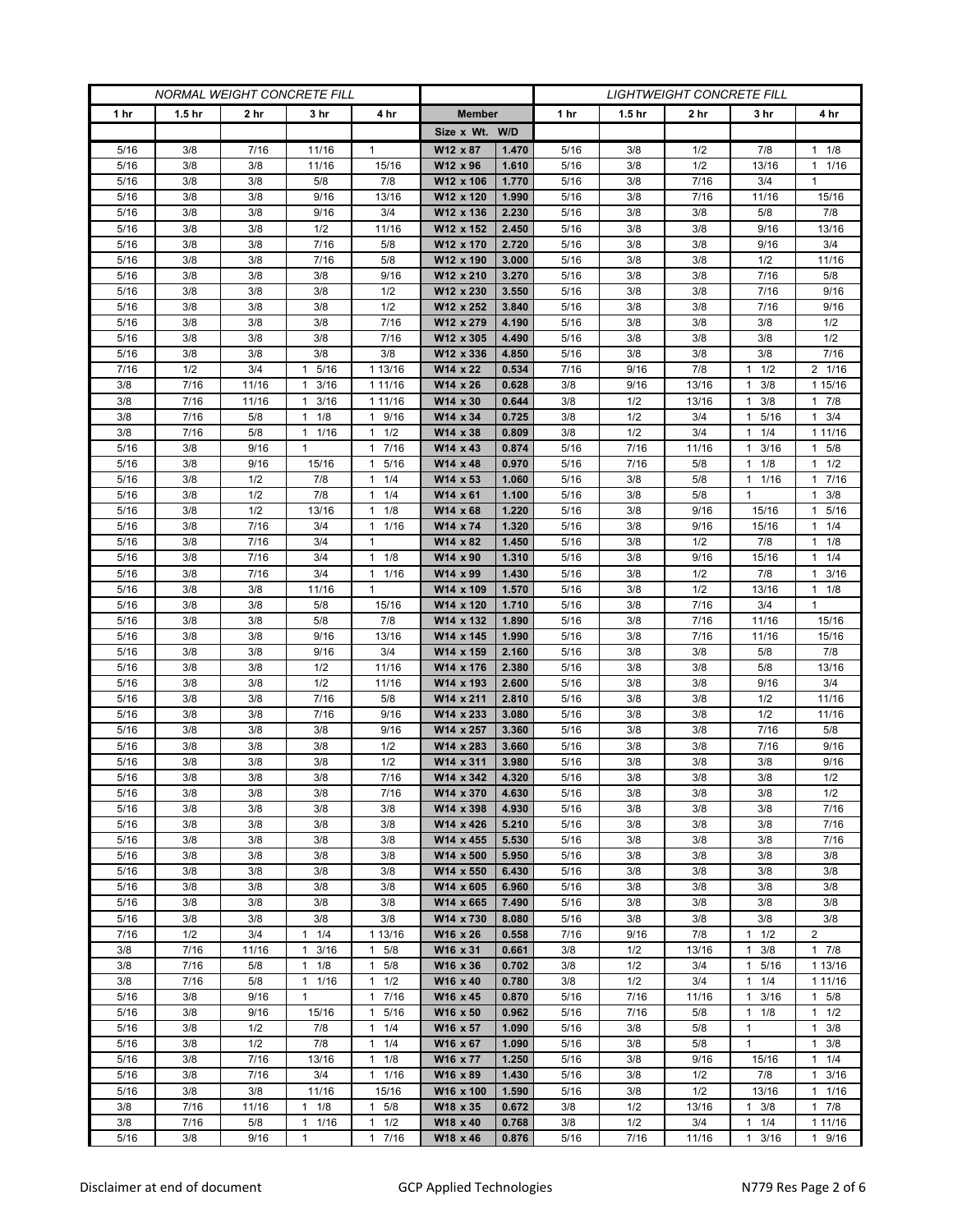| <b>NORMAL WEIGHT CONCRETE FILL</b> |                   |              |              |                                              |                        | <b>LIGHTWEIGHT CONCRETE FILL</b> |              |                   |                 |                       |                                   |  |
|------------------------------------|-------------------|--------------|--------------|----------------------------------------------|------------------------|----------------------------------|--------------|-------------------|-----------------|-----------------------|-----------------------------------|--|
| 1 <sub>hr</sub>                    | 1.5 <sub>hr</sub> | 2 hr         | 3 hr         | 4 hr                                         | <b>Member</b>          |                                  | 1 hr         | 1.5 <sub>hr</sub> | 2 <sub>hr</sub> | 3 hr                  | 4 hr                              |  |
|                                    |                   |              |              |                                              | Size x Wt. W/D         |                                  |              |                   |                 |                       |                                   |  |
| 5/16                               | 3/8               | 9/16         | 1            | 7/16<br>1                                    | W18 x 50               | 0.880                            | 5/16         | 7/16              | 11/16           | 3/16<br>1             | 1 9/16                            |  |
| 5/16                               | 3/8               | 9/16         | 15/16        | 5/16<br>$\mathbf{1}$                         | W18 x 55               | 0.963                            | 5/16         | 7/16              | 5/8             | 1/8<br>1              | $1 \t1/2$                         |  |
| 5/16                               | 3/8               | 1/2          | 7/8          | 1/4<br>$\mathbf{1}$                          | W18 x 60               | 1.040                            | 5/16         | 7/16              | 5/8             | $1 \t1/16$            | 17/16                             |  |
| 5/16                               | 3/8               | 1/2          | 7/8          | 3/16<br>1                                    | W18 x 65               | 1.130                            | 5/16         | 3/8               | 5/8             | 1                     | $1 \t3/8$                         |  |
| 5/16                               | 3/8               | 1/2          | 13/16        | $\mathbf{1}$<br>1/8                          | W18 x 71               | 1.220                            | 5/16         | 3/8               | 9/16            | 15/16                 | 1 5/16                            |  |
| 5/16<br>5/16                       | 3/8<br>3/8        | 1/2<br>7/16  | 7/8<br>13/16 | 3/16<br>$\mathbf{1}$<br>1/8<br>1             | W18 x 76<br>W18 x 86   | 1.130<br>1.270                   | 5/16<br>5/16 | 3/8<br>3/8        | 5/8<br>9/16     | $\mathbf{1}$<br>15/16 | $1 \t3/8$<br>$1 \t1/4$            |  |
| 5/16                               | 3/8               | 7/16         | 3/4          | 1/16<br>$\mathbf{1}$                         | W18 x 97               | 1.420                            | 5/16         | 3/8               | 1/2             | 7/8                   | $1 \t3/16$                        |  |
| 5/16                               | 3/8               | 3/8          | 11/16        | $\mathbf{1}$                                 | W18 x 106              | 1.550                            | 5/16         | 3/8               | 1/2             | 13/16                 | $1 \t1/8$                         |  |
| 5/16                               | 3/8               | 3/8          | 5/8          | 15/16                                        | W18 x 119              | 1.720                            | 5/16         | 3/8               | 7/16            | 3/4                   | 1                                 |  |
| 3/8                                | 7/16              | 5/8          | 11/16        | 9/16<br>$\mathbf{1}$                         | W21 x 44               | 0.746                            | 3/8          | 1/2               | 3/4             | 1 5/16                | $1 \t3/4$                         |  |
| 5/16                               | 3/8               | 9/16         | 1            | 7/16<br>$\mathbf{1}$                         | W21 x 50               | 0.838                            | 5/16         | 7/16              | 11/16           | 3/16                  | $1 \t5/8$                         |  |
| 5/16                               | 3/8               | 9/16         | 15/16        | 3/8<br>$\mathbf{1}$                          | W21 x 57               | 0.952                            | 5/16         | 7/16              | 11/16           | 1/8<br>1              | 1/2<br>1                          |  |
| 5/16                               | 3/8               | 9/16         | 15/16        | 3/8<br>$\mathbf{1}$                          | W21 x 62               | 0.952                            | 5/16         | 7/16              | 11/16           | 1/8<br>1              | $1 \t1/2$                         |  |
| 5/16                               | 3/8               | 1/2          | 7/8          | 1/4<br>1                                     | W21 x 68               | 1.040                            | 5/16         | 7/16              | 5/8             | 1/16<br>1             | 17/16                             |  |
| 5/16                               | 3/8               | 1/2          | 7/8          | 1/4<br>$\mathbf{1}$                          | W21 x 73               | 1.110                            | 5/16         | 3/8               | 5/8             | $\mathbf{1}$          | $1 \t3/8$                         |  |
| 5/16                               | 3/8               | 7/16         | 13/16        | 1/8<br>$\mathbf{1}$                          | W21 x 83               | 1.260                            | 5/16         | 3/8               | 9/16            | 15/16                 | 11/4                              |  |
| 5/16                               | 3/8               | 7/16         | 3/4          | 1/16<br>$\mathbf{1}$                         | W21 x 93               | 1.400                            | 5/16         | 3/8               | 1/2             | 7/8                   | $1 \t3/16$                        |  |
| 5/16<br>5/16                       | 3/8<br>3/8        | 7/16<br>7/16 | 3/4<br>3/4   | 1/8<br>1<br>1/16<br>$\mathbf{1}$             | W21 x 101<br>W21 x 111 | 1.300<br>1.430                   | 5/16<br>5/16 | 3/8<br>3/8        | 9/16<br>1/2     | 15/16<br>7/8          | $1 \t1/4$<br>3/16<br>$\mathbf{1}$ |  |
| 5/16                               | 3/8               | 3/8          | 11/16        | $\mathbf{1}$                                 | W21 x 122              | 1.570                            | 5/16         | 3/8               | 1/2             | 13/16                 | $1 \t1/8$                         |  |
| 5/16                               | 3/8               | 3/8          | 5/8          | 15/16                                        | W21 x 132              | 1.680                            | 5/16         | 3/8               | 7/16            | 3/4                   | $1 \t1/16$                        |  |
| 5/16                               | 3/8               | 3/8          | 5/8          | 7/8                                          | W21 x 147              | 1.870                            | 5/16         | 3/8               | 7/16            | 11/16                 | 15/16                             |  |
| 5/16                               | 3/8               | 9/16         | $\mathbf{1}$ | 7/16<br>$\mathbf{1}$                         | W24 x 55               | 0.828                            | 5/16         | 7/16              | 11/16           | 3/16<br>1             | 1 5/8                             |  |
| 5/16                               | 3/8               | 9/16         | 15/16        | 3/8<br>1                                     | W24 x 62               | 0.934                            | 5/16         | 7/16              | 11/16           | $1 \t1/8$             | 1 9/16                            |  |
| 5/16                               | 3/8               | 9/16         | 15/16        | 3/8<br>1                                     | W24 x 68               | 0.942                            | 5/16         | 7/16              | 11/16           | 1/8<br>1              | $1 \t1/2$                         |  |
| 5/16                               | 3/8               | 1/2          | 7/8          | 1/4<br>$\mathbf{1}$                          | W24 x 76               | 1.050                            | 5/16         | 7/16              | 5/8             | 1/16<br>$\mathbf{1}$  | 17/16                             |  |
| 5/16                               | 3/8               | 1/2          | 13/16        | 3/16<br>1                                    | W24 x 84               | 1.150                            | 5/16         | 3/8               | 9/16            | 1                     | $1 \t3/8$                         |  |
| 5/16                               | 3/8               | 7/16         | 13/16        | 1/8<br>1                                     | W24 x 94               | 1.280                            | 5/16         | 3/8               | 9/16            | 15/16                 | $1 \t1/4$                         |  |
| 5/16                               | 3/8               | 7/16         | 13/16        | $\mathbf{1}$<br>1/8                          | W24 x 104              | 1.240                            | 5/16         | 3/8               | 9/16            | 15/16                 | 1 5/16                            |  |
| 5/16<br>5/16                       | 3/8<br>3/8        | 7/16<br>3/8  | 3/4<br>11/16 | 1/16<br>$\mathbf{1}$<br>1                    | W24 x 117<br>W24 x 131 | 1.380<br>1.540                   | 5/16<br>5/16 | 3/8<br>3/8        | 1/2<br>1/2      | 7/8<br>13/16          | $1 \t3/16$<br>$1 \t1/8$           |  |
| 5/16                               | 3/8               | 3/8          | 5/8          | 15/16                                        | W24 x 146              | 1.700                            | 5/16         | 3/8               | 7/16            | 3/4                   | 11/16                             |  |
| 5/16                               | 3/8               | 3/8          | 5/8          | 7/8                                          | W24 x 162              | 1.880                            | 5/16         | 3/8               | 7/16            | 11/16                 | 15/16                             |  |
| 5/16                               | 3/8               | 1/2          | 7/8          | 5/16<br>$\mathbf{1}$                         | W27 x 84               | 1.030                            | 5/16         | 7/16              | 5/8             | $1 \t1/16$            | $1 \quad 7/16$                    |  |
| 5/16                               | 3/8               | 1/2          | 13/16        | 3/16<br>$\mathbf{1}$                         | W27 x 94               | 1.150                            | 5/16         | 3/8               | 9/16            | 1                     | $1 \t3/8$                         |  |
| 5/16                               | 3/8               | 7/16         | 13/16        | 1/8<br>1                                     | W27 x 102              | 1.240                            | 5/16         | 3/8               | 9/16            | 15/16                 | 5/16<br>$\mathbf{1}$              |  |
| 5/16                               | 3/8               | 7/16         | 3/4          | 1/16<br>$\mathbf{1}$                         | W27 x 114              | 1.390                            | 5/16         | 3/8               | 1/2             | 7/8                   | 3/16<br>1                         |  |
| 5/16                               | 3/8               | 3/8          | 11/16        | $\mathbf{1}$                                 | W27 x 129              | 1.560                            | 5/16         | 3/8               | 1/2             | 13/16                 | $1 \t1/8$                         |  |
| 5/16                               | 3/8               | 3/8          | 11/16        | $\mathbf{1}$                                 | W27 x 146              | 1.550                            | 5/16         | 3/8               | 1/2             | 13/16                 | $1 \t1/8$                         |  |
| 5/16<br>5/16                       | 3/8               | 3/8<br>3/8   | 5/8          | 15/16<br>7/8                                 | W27 x 161              | 1.700<br>1.870                   | 5/16         | 3/8               | 7/16            | 3/4                   | 11/16                             |  |
| 5/16                               | 3/8<br>3/8        | 1/2          | 5/8<br>15/16 | 5/16<br>$\mathbf{1}$                         | W27 x 178<br>W30 x 90  | 1.020                            | 5/16<br>5/16 | 3/8<br>7/16       | 7/16<br>5/8     | 11/16<br>$1 \t1/16$   | 15/16<br>17/16                    |  |
| 5/16                               | 3/8               | 1/2          | 7/8          | 3/16<br>$\mathbf{1}$                         | W30 x 99               | 1.120                            | 5/16         | 3/8               | 5/8             | 1                     | $1 \t3/8$                         |  |
| 5/16                               | 3/8               | 1/2          | 13/16        | 3/16<br>$\mathbf{1}$                         | W30 x 108              | 1.210                            | 5/16         | 3/8               | 9/16            | 15/16                 | 1 5/16                            |  |
| 5/16                               | 3/8               | 7/16         | 3/4          | 1/8<br>$\mathbf{1}$                          | W30 x 116              | 1.300                            | 5/16         | 3/8               | 9/16            | 15/16                 | $1 \t1/4$                         |  |
| 5/16                               | 3/8               | 7/16         | 3/4          | 1/16<br>$\mathbf{1}$                         | W30 x 124              | 1.390                            | 5/16         | 3/8               | 1/2             | 7/8                   | $1 \t3/16$                        |  |
| 5/16                               | 3/8               | 7/16         | 11/16        | $\mathbf{1}$                                 | W30 x 132              | 1.470                            | 5/16         | 3/8               | 1/2             | 7/8                   | $1 \t1/8$                         |  |
| 5/16                               | 3/8               | 3/8          | 11/16        | 15/16                                        | W30 x 173              | 1.660                            | 5/16         | 3/8               | 7/16            | 3/4                   | 11/16                             |  |
| 5/16                               | 3/8               | 3/8          | 5/8          | 7/8                                          | W30 x 191              | 1.850                            | 5/16         | 3/8               | 7/16            | 3/4                   | 1                                 |  |
| 5/16                               | 3/8               | 3/8          | 9/16         | 13/16                                        | W30 x 211              | 2.010                            | 5/16         | 3/8               | 3/8             | 11/16                 | 15/16                             |  |
| 5/16                               | 3/8               | 1/2          | 13/16        | $\mathbf{1}$<br>3/16                         | W33 x 118              | 1.210                            | 5/16         | 3/8               | 9/16            | 15/16                 | 1 5/16                            |  |
| 5/16<br>5/16                       | 3/8<br>3/8        | 7/16<br>7/16 | 3/4<br>3/4   | 1/16<br>$\mathbf{1}$<br>1/16<br>$\mathbf{1}$ | W33 x 130              | 1.320<br>1.430                   | 5/16<br>5/16 | 3/8<br>3/8        | 9/16<br>1/2     | 15/16<br>7/8          | $1 \t1/4$<br>$1 \t3/16$           |  |
| 5/16                               | 3/8               | 3/8          | 11/16        | $\mathbf{1}$                                 | W33 x 141<br>W33 x 152 | 1.530                            | 5/16         | 3/8               | 1/2             | 13/16                 | $1 \t1/8$                         |  |
| 5/16                               | 3/8               | 3/8          | 5/8          | 15/16                                        | W33 x 169              | 1.700                            | 5/16         | 3/8               | 7/16            | 3/4                   | 11/16                             |  |
| 5/16                               | 3/8               | 3/8          | 5/8          | 7/8                                          | W33 x 201              | 1.790                            | 5/16         | 3/8               | 7/16            | 3/4                   | 1                                 |  |
| 5/16                               | 3/8               | 3/8          | 9/16         | 13/16                                        | W33 x 221              | 1.970                            | 5/16         | 3/8               | 7/16            | 11/16                 | 15/16                             |  |
| 5/16                               | 3/8               | 3/8          | 9/16         | 3/4                                          | W33 x 241              | 2.130                            | 5/16         | 3/8               | 3/8             | 5/8                   | 7/8                               |  |
| 5/16                               | 3/8               | 7/16         | 13/16        | $1 \t1/8$                                    | W36 x 135              | 1.290                            | 5/16         | 3/8               | 9/16            | 15/16                 | $1 \t1/4$                         |  |
| 5/16                               | 3/8               | 7/16         | 3/4          | 1/16<br>$\mathbf{1}$                         | W36 x 150              | 1.430                            | 5/16         | 3/8               | 1/2             | 7/8                   | $1 \t3/16$                        |  |
| 5/16                               | 3/8               | 7/16         | 11/16        | $\mathbf{1}$                                 | W36 x 160              | 1.510                            | 5/16         | 3/8               | 1/2             | 13/16                 | $1 \t1/8$                         |  |
| 5/16                               | 3/8               | 3/8          | 11/16        | 15/16                                        | W36 x 170              | 1.600                            | 5/16         | 3/8               | 1/2             | 13/16                 | $1 \t1/16$                        |  |
| 5/16                               | 3/8               | 3/8          | 5/8          | 15/16                                        | W36 x 182              | 1.720                            | 5/16         | 3/8               | 7/16            | 3/4                   | $\mathbf{1}$                      |  |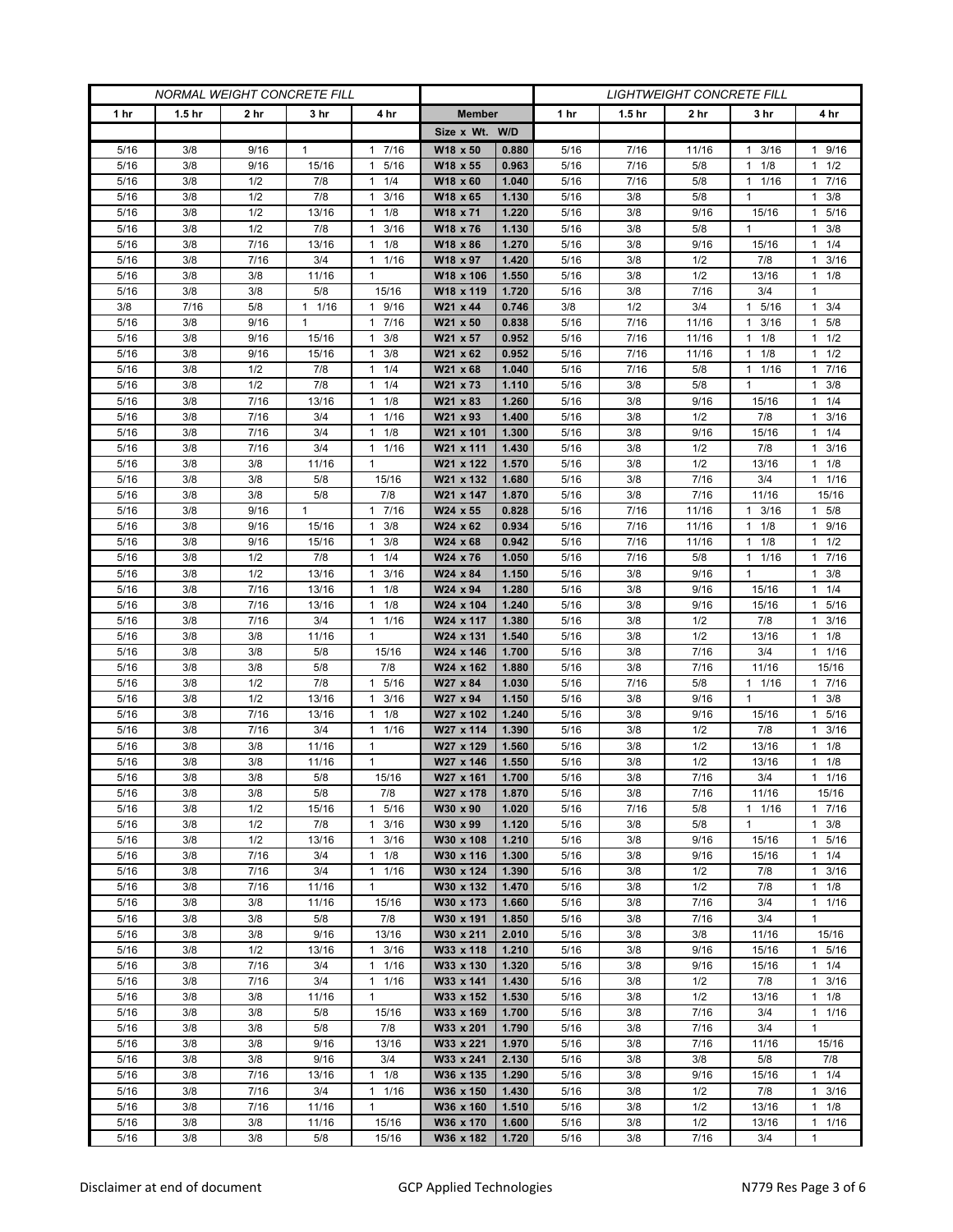| <b>NORMAL WEIGHT CONCRETE FILL</b> |                   |                |                                   |                                              | <b>LIGHTWEIGHT CONCRETE FILL</b> |                |              |                   |                              |                                      |                                    |
|------------------------------------|-------------------|----------------|-----------------------------------|----------------------------------------------|----------------------------------|----------------|--------------|-------------------|------------------------------|--------------------------------------|------------------------------------|
| 1 <sub>hr</sub>                    | 1.5 <sub>hr</sub> | 2 hr           | 3 hr                              | 4 hr                                         | <b>Member</b>                    |                | 1 hr         | 1.5 <sub>hr</sub> | 2 hr                         | 3 hr                                 | 4 hr                               |
|                                    |                   |                |                                   |                                              | Size x Wt. W/D                   |                |              |                   |                              |                                      |                                    |
| 5/16                               | 3/8               | 3/8            | 5/8                               | 7/8                                          | W36 x 194                        | 1.810          | 5/16         | 3/8               | 7/16                         | 3/4                                  | 1                                  |
| 5/16                               | 3/8               | 3/8            | 9/16                              | 13/16                                        | W36 x 210                        | 1.960          | 5/16         | 3/8               | 7/16                         | 11/16                                | 15/16                              |
| 5/16                               | 3/8               | 3/8            | 9/16                              | 13/16                                        | W36 x 230                        | 1.950          | 5/16         | 3/8               | 7/16                         | 11/16                                | 15/16                              |
| 5/16                               | 3/8               | 3/8            | 9/16                              | 13/16                                        | W36 x 245                        | 2.080          | 5/16         | 3/8               | 3/8                          | 11/16                                | 7/8                                |
| 5/16                               | 3/8               | 3/8            | 1/2                               | 11/16                                        | W36 x 256                        | 2.370          | 5/16         | 3/8               | 3/8                          | 5/8                                  | 13/16                              |
| 5/16                               | 3/8               | 3/8            | 9/16                              | 3/4                                          | W36 x 260                        | 2.180          | 5/16         | 3/8               | 3/8                          | 5/8                                  | 7/8                                |
| 5/16                               | 3/8               | 3/8            | 1/2                               | 3/4                                          | W36 x 280                        | 2.350          | 5/16         | 3/8               | 3/8                          | 5/8                                  | 13/16                              |
| 5/16                               | 3/8               | 3/8            | 1/2                               | 11/16                                        | W36 x 300                        | 2.500          | 5/16         | 3/8               | 3/8                          | 9/16                                 | 3/4                                |
| 1/2                                | 9/16              | 7/8            | 1/2<br>1                          | $2 \t1/8$                                    | Other                            | 0.370          | 1/2          | 11/16             | 1/16<br>$\mathbf{1}$         | 3/4<br>1                             | 2 7/16                             |
| 1/2                                | 9/16              | 7/8            | 1/2<br>$\mathbf{1}$               | $2 \t1/8$<br>2                               | Other                            | 0.380<br>0.390 | 1/2          | 11/16             | $\mathbf{1}$<br>$\mathbf{1}$ | 3/4<br>1<br>3/4                      | $2 \frac{3}{8}$<br>$2 \frac{3}{8}$ |
| 1/2<br>1/2                         | 9/16<br>9/16      | 13/16<br>13/16 | 7/16<br>1<br>7/16<br>$\mathbf{1}$ | 1/16<br>2<br>1/16                            | Other<br>Other                   | 0.400          | 1/2<br>1/2   | 11/16<br>5/8      | $\mathbf{1}$                 | 1<br>1 11/16                         | 2 5/16                             |
| 1/2                                | 9/16              | 13/16          | 7/16<br>1                         | 1/16<br>$\overline{2}$                       | Other                            | 0.410          | 1/2          | 5/8               | $\mathbf{1}$                 | 1 11/16                              | 2 5/16                             |
| 7/16                               | 9/16              | 13/16          | 7/16<br>$\mathbf{1}$              | $\overline{2}$                               | Other                            | 0.420          | 7/16         | 5/8               | $\mathbf{1}$                 | 1 1 1 / 1 6                          | 2 5/16                             |
| 7/16                               | 9/16              | 13/16          | 7/16<br>$\mathbf{1}$              | $\overline{2}$                               | Other                            | 0.430          | 7/16         | 5/8               | $\mathbf{1}$                 | 1 11/16                              | $2 \t1/4$                          |
| 7/16                               | 9/16              | 13/16          | 3/8<br>$\mathbf{1}$               | $\overline{2}$                               | Other                            | 0.440          | 7/16         | 5/8               | $\mathbf{1}$                 | 5/8<br>1                             | $2 \t1/4$                          |
| 7/16                               | 9/16              | 13/16          | 3/8<br>$\mathbf{1}$               | $\overline{2}$                               | Other                            | 0.450          | 7/16         | 5/8               | 15/16                        | 5/8<br>1                             | $2 \t1/4$                          |
| 7/16                               | 9/16              | 13/16          | $1 \t3/8$                         | 1 15/16                                      | Other                            | 0.460          | 7/16         | 5/8               | 15/16                        | 5/8<br>$\mathbf{1}$                  | $2 \frac{3}{16}$                   |
| 7/16                               | 1/2               | 3/4            | 3/8<br>$\mathbf{1}$               | 1 15/16                                      | Other                            | 0.470          | 7/16         | 5/8               | 15/16                        | 5/8<br>1                             | $2 \frac{3}{16}$                   |
| 7/16                               | 1/2               | 3/4            | 3/8<br>1                          | 1 15/16                                      | Other                            | 0.480          | 7/16         | 5/8               | 15/16                        | 9/16<br>1                            | $2 \frac{3}{16}$                   |
| 7/16                               | 1/2               | 3/4            | 5/16<br>$\mathbf{1}$              | 7/8<br>$\mathbf{1}$                          | Other                            | 0.490          | 7/16         | 5/8               | 15/16                        | 9/16<br>1                            | $2 \t1/8$                          |
| 7/16                               | 1/2               | 3/4            | 1 5/16                            | 7/8<br>1                                     | Other                            | 0.500          | 7/16         | 5/8               | 15/16                        | 1 9/16                               | $2 \t1/8$                          |
| 7/16                               | 1/2               | 3/4            | 5/16<br>1                         | 7/8<br>$\mathbf{1}$                          | Other                            | 0.510          | 7/16         | 9/16              | 15/16                        | 9/16                                 | $2 \t1/8$                          |
| 7/16                               | 1/2               | 3/4            | $\mathbf{1}$<br>5/16              | 7/8<br>$\mathbf{1}$                          | <b>Other</b>                     | 0.520          | 7/16         | 9/16              | 7/8                          | 9/16<br>1                            | 2 1/16                             |
| 7/16                               | 1/2               | 3/4            | 1 5/16                            | 1 13/16                                      | Other                            | 0.530          | 7/16         | 9/16              | 7/8                          | $1 \t1/2$                            | 2 1/16                             |
| 7/16                               | 1/2               | 3/4            | 1/4<br>1                          | 1 13/16                                      | Other                            | 0.540          | 7/16         | 9/16              | 7/8                          | 1/2<br>1                             | 2 1/16                             |
| 7/16                               | 1/2               | 3/4<br>3/4     | 1/4<br>$\mathbf{1}$               | 1 13/16                                      | <b>Other</b>                     | 0.550          | 7/16         | 9/16              | 7/8                          | 1/2<br>1                             | 2 1/16<br>$\overline{2}$           |
| 7/16<br>7/16                       | 1/2<br>1/2        | 11/16          | $1 \t1/4$<br>1/4<br>1             | 1 13/16<br>3/4<br>1                          | Other<br>Other                   | 0.560<br>0.570 | 7/16<br>7/16 | 9/16<br>9/16      | 7/8<br>7/8                   | $1 \t1/2$<br>1/2<br>1                | $\overline{2}$                     |
| 7/16                               | 1/2               | 11/16          | 1/4<br>1                          | $\mathbf{1}$<br>3/4                          | Other                            | 0.580          | 7/16         | 9/16              | 7/8                          | 7/16<br>1                            | $\overline{2}$                     |
| 3/8                                | 1/2               | 11/16          | $1 \t1/4$                         | 3/4<br>$\mathbf{1}$                          | Other                            | 0.590          | 3/8          | 9/16              | 7/8                          | 1 7/16                               | $\overline{2}$                     |
| 3/8                                | 1/2               | 11/16          | 3/16<br>1                         | 3/4<br>1                                     | Other                            | 0.600          | 3/8          | 9/16              | 7/8                          | 7/16<br>1                            | 1 15/16                            |
| 3/8                                | 1/2               | 11/16          | 3/16<br>$\mathbf{1}$              | 1 1 1/16                                     | Other                            | 0.610          | 3/8          | 9/16              | 13/16                        | 7/16<br>1                            | 1 15/16                            |
| 3/8                                | 7/16              | 11/16          | 3/16<br>1                         | 1 11/16                                      | <b>Other</b>                     | 0.620          | 3/8          | 9/16              | 13/16                        | 7/16<br>1                            | 1 15/16                            |
| 3/8                                | 7/16              | 11/16          | 3/16<br>1                         | 1 11/16                                      | Other                            | 0.630          | 3/8          | 9/16              | 13/16                        | 3/8<br>1                             | $1 \t7/8$                          |
| 3/8                                | 7/16              | 11/16          | 3/16<br>$\mathbf{1}$              | 1 11/16                                      | Other                            | 0.640          | 3/8          | 9/16              | 13/16                        | 3/8<br>1                             | 17/8                               |
| 3/8                                | 7/16              | 11/16          | 3/16<br>1                         | 1 11/16                                      | Other                            | 0.650          | 3/8          | 1/2               | 13/16                        | 3/8                                  | 17/8                               |
| 3/8                                | 7/16              | 11/16          | 3/16<br>1                         | 5/8<br>$\mathbf{1}$                          | Other                            | 0.660          | 3/8          | 1/2               | 13/16                        | 3/8<br>1                             | 17/8                               |
| 3/8                                | 7/16              | 11/16          | $\mathbf{1}$<br>1/8               | $\mathbf{1}$<br>5/8                          | Other                            | 0.670          | 3/8          | 1/2               | 13/16                        | 3/8<br>1                             | 17/8                               |
| 3/8                                | 7/16              | 5/8            | 1/8<br>1                          | 5/8<br>1                                     | Other                            | 0.680          | 3/8          | 1/2               | 13/16                        | 3/8                                  | 1 13/16                            |
| 3/8                                | 7/16              | 5/8            | 1/8<br>$\mathbf{1}$               | 5/8<br>$\mathbf{1}$                          | Other                            | 0.690          | 3/8          | 1/2               | 13/16                        | 5/16<br>$\mathbf{1}$                 | 1 13/16                            |
| 3/8                                | 7/16              | 5/8            | $1 \t1/8$                         | 5/8<br>$\mathbf{1}$                          | Other                            | 0.700          | 3/8          | 1/2               | 13/16                        | 5/16<br>$\mathbf{1}$<br>$\mathbf{1}$ | 1 13/16                            |
| 3/8<br>3/8                         | 7/16<br>7/16      | 5/8<br>5/8     | $1 \t1/8$<br>$1 \t1/8$            | 9/16<br>$\mathbf{1}$<br>9/16<br>1            | Other<br>Other                   | 0.710<br>0.720 | 3/8<br>3/8   | 1/2<br>1/2        | 3/4<br>3/4                   | 5/16<br>5/16<br>1                    | 1 13/16<br>$1 \t3/4$               |
| 3/8                                | 7/16              | 5/8            | 1/8<br>1                          | 9/16<br>$\mathbf{1}$                         | Other                            | 0.730          | 3/8          | 1/2               | 3/4                          | 5/16                                 | $1 \t3/4$                          |
| 3/8                                | 7/16              | 5/8            | 11/16                             | 9/16<br>$\mathbf{1}$                         | Other                            | 0.740          | 3/8          | 1/2               | 3/4                          | 5/16<br>1                            | $1 \t3/4$                          |
| 3/8                                | 7/16              | 5/8            | 11/16                             | 9/16<br>1                                    | Other                            | 0.750          | 3/8          | 1/2               | 3/4                          | $1 \t1/4$                            | $1 \t3/4$                          |
| 3/8                                | 7/16              | 5/8            | 1/16<br>1                         | 1/2<br>$\mathbf{1}$                          | Other                            | 0.760          | 3/8          | 1/2               | 3/4                          | 1/4                                  | $1 \t3/4$                          |
| 3/8                                | 7/16              | 5/8            | $1 \t1/16$                        | 1/2<br>$\mathbf{1}$                          | Other                            | 0.770          | 3/8          | 1/2               | 3/4                          | 1/4<br>$\mathbf{1}$                  | 1 11/16                            |
| 3/8                                | 7/16              | 5/8            | 11/16                             | 1/2<br>1                                     | Other                            | 0.780          | 3/8          | 1/2               | 3/4                          | $1 \t1/4$                            | 1 11/16                            |
| 3/8                                | 7/16              | 5/8            | 1/16<br>$\mathbf{1}$              | 1/2<br>$\mathbf{1}$                          | Other                            | 0.790          | 3/8          | 1/2               | 3/4                          | 1/4<br>1                             | 1 11/16                            |
| 3/8                                | 7/16              | 5/8            | 11/16                             | $\mathbf{1}$<br>1/2                          | Other                            | 0.800          | 3/8          | 1/2               | 3/4                          | 1/4<br>$\mathbf{1}$                  | 1 11/16                            |
| 3/8                                | 7/16              | 5/8            | 11/16                             | 1/2<br>$\mathbf{1}$                          | Other                            | 0.810          | 3/8          | 1/2               | 3/4                          | $1 \t1/4$                            | 1 11/16                            |
| 5/16                               | 3/8               | 9/16           | 1                                 | 7/16<br>$\mathbf{1}$                         | Other                            | 0.820          | 5/16         | 7/16              | 11/16                        | 3/16<br>1                            | 1 5/8                              |
| 5/16                               | 3/8               | 9/16           | $\mathbf{1}$                      | $\mathbf{1}$<br>7/16                         | Other                            | 0.830          | 5/16         | 7/16              | 11/16                        | 3/16<br>1                            | 1 5/8                              |
| 5/16                               | 3/8               | 9/16           | $\mathbf{1}$                      | 7/16<br>$\mathbf{1}$                         | Other                            | 0.840          | 5/16         | 7/16              | 11/16                        | 3/16<br>$\mathbf{1}$                 | 1 5/8                              |
| 5/16                               | 3/8               | 9/16           | $\mathbf{1}$                      | 7/16<br>$\mathbf{1}$                         | Other                            | 0.850          | 5/16         | 7/16              | 11/16                        | 3/16<br>$\mathbf{1}$                 | 1 5/8                              |
| 5/16                               | 3/8               | 9/16           | $\mathbf{1}$                      | 7/16<br>1                                    | Other                            | 0.860          | 5/16         | 7/16              | 11/16                        | 3/16<br>1                            | 1 5/8                              |
| 5/16<br>5/16                       | 3/8<br>3/8        | 9/16<br>9/16   | $\mathbf{1}$<br>$\mathbf{1}$      | 7/16<br>$\mathbf{1}$<br>7/16<br>$\mathbf{1}$ | Other<br>Other                   | 0.870<br>0.880 | 5/16<br>5/16 | 7/16<br>7/16      | 11/16<br>11/16               | 3/16<br>1<br>3/16<br>1               | 1 5/8<br>1 9/16                    |
| 5/16                               | 3/8               | 9/16           | $\mathbf{1}$                      | 3/8<br>$\mathbf{1}$                          | Other                            | 0.890          | 5/16         | 7/16              | 11/16                        | 3/16<br>1                            | 1 9/16                             |
| 5/16                               | 3/8               | 9/16           | $\mathbf{1}$                      | 3/8<br>1                                     | Other                            | 0.900          | 5/16         | 7/16              | 11/16                        | 1/8<br>1                             | 1 9/16                             |
| 5/16                               | 3/8               | 9/16           | $\mathbf{1}$                      | 3/8<br>1                                     | Other                            | 0.910          | 5/16         | 7/16              | 11/16                        | 1/8<br>1                             | 1 9/16                             |
| 5/16                               | 3/8               | 9/16           | 15/16                             | 3/8<br>$\mathbf{1}$                          | Other                            | 0.920          | 5/16         | 7/16              | 11/16                        | $\mathbf{1}$<br>1/8                  | 1<br>9/16                          |
|                                    |                   |                |                                   |                                              |                                  |                |              |                   |                              |                                      |                                    |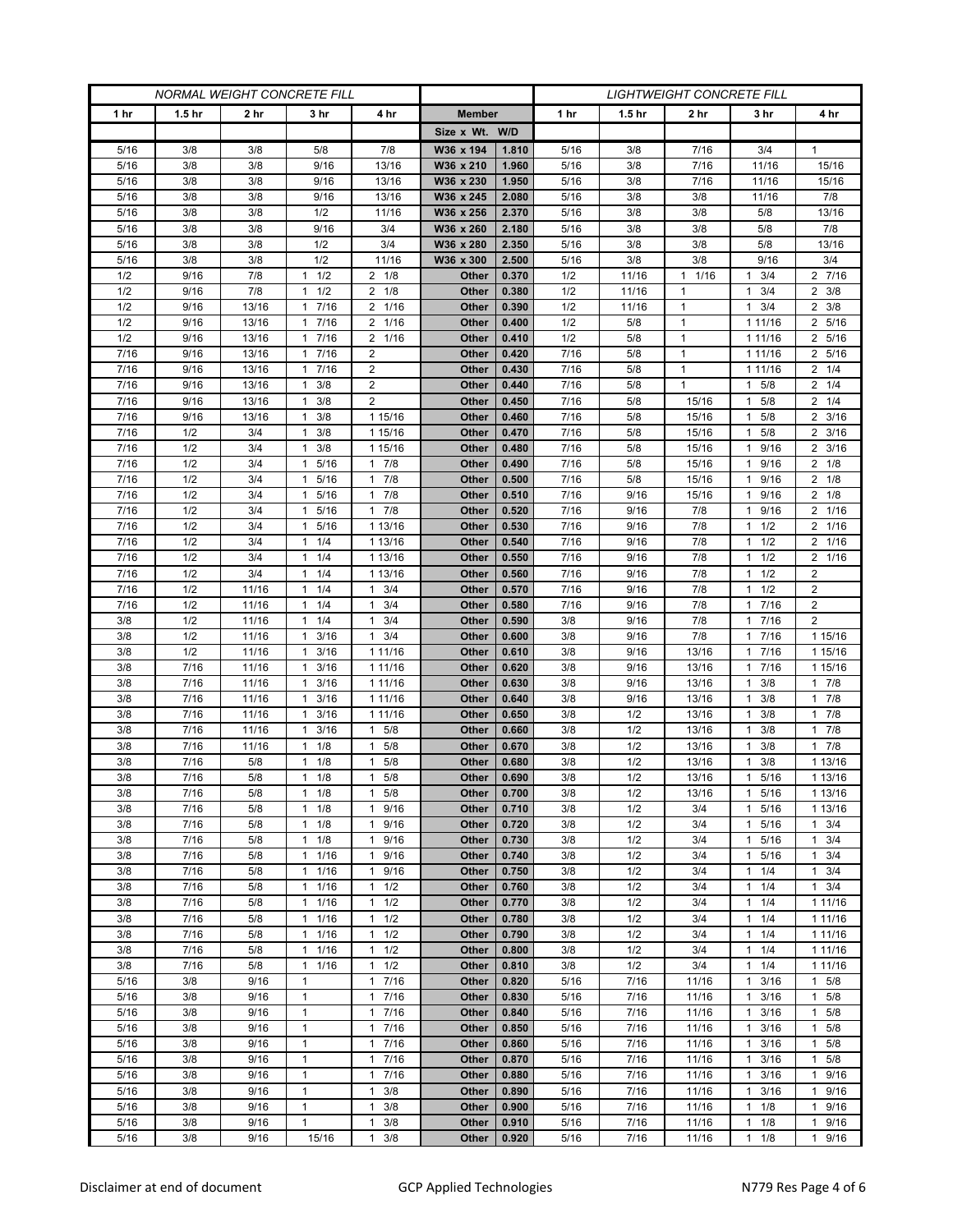| <b>NORMAL WEIGHT CONCRETE FILL</b> |                   |              |                |                                              |                | <i>LIGHTWEIGHT CONCRETE FILL</i> |              |                   |              |                   |                                    |  |
|------------------------------------|-------------------|--------------|----------------|----------------------------------------------|----------------|----------------------------------|--------------|-------------------|--------------|-------------------|------------------------------------|--|
| 1 <sub>hr</sub>                    | 1.5 <sub>hr</sub> | 2 hr         | 3 hr           | 4 hr                                         | <b>Member</b>  |                                  | 1 hr         | 1.5 <sub>hr</sub> | 2 hr         | 3 hr              | 4 hr                               |  |
|                                    |                   |              |                |                                              | Size x Wt. W/D |                                  |              |                   |              |                   |                                    |  |
| 5/16                               | 3/8               | 9/16         | 15/16          | 3/8<br>1                                     | Other          | 0.930                            | 5/16         | 7/16              | 11/16        | 1/8<br>1          | 1 9/16                             |  |
| 5/16                               | 3/8               | 9/16         | 15/16          | 3/8<br>$\mathbf{1}$                          | Other          | 0.940                            | 5/16         | 7/16              | 11/16        | 1/8<br>1          | $1 \t1/2$                          |  |
| 5/16                               | 3/8               | 9/16         | 15/16          | $\mathbf{1}$<br>3/8                          | Other          | 0.950                            | 5/16         | 7/16              | 11/16        | 1/8<br>1.         | $1 \t1/2$                          |  |
| 5/16                               | 3/8               | 9/16         | 15/16          | 5/16<br>$\mathbf{1}$                         | Other          | 0.960                            | 5/16         | 7/16              | 11/16        | 1/8<br>1          | $1 \t1/2$                          |  |
| 5/16                               | 3/8               | 9/16         | 15/16          | 5/16<br>$\mathbf{1}$                         | Other          | 0.970                            | 5/16         | 7/16              | 5/8          | 1/8<br>1          | $1 \t1/2$                          |  |
| 5/16                               | 3/8               | 9/16         | 15/16          | 5/16<br>$\mathbf{1}$                         | Other          | 0.980                            | 5/16         | 7/16              | 5/8          | 1/8<br>1          | $1 \t1/2$                          |  |
| 5/16                               | 3/8               | 9/16         | 15/16          | 5/16<br>1                                    | Other          | 0.990                            | 5/16         | 7/16              | 5/8          | 1/16<br>1         | $1 \t1/2$                          |  |
| 5/16                               | 3/8               | 1/2          | 15/16          | 5/16<br>1                                    | Other          | 1.000                            | 5/16         | 7/16              | 5/8          | 1/16<br>1         | $1 \t1/2$                          |  |
| 5/16                               | 3/8               | 1/2          | 15/16          | 5/16<br>$\mathbf{1}$                         | Other          | 1.010                            | 5/16         | 7/16              | 5/8          | 1/16              | 1 7/16                             |  |
| 5/16                               | 3/8               | 1/2          | 15/16          | 5/16<br>$\mathbf{1}$                         | Other          | 1.020                            | 5/16         | 7/16              | 5/8          | 1/16<br>1         | 17/16                              |  |
| 5/16<br>5/16                       | 3/8<br>3/8        | 1/2<br>1/2   | 7/8<br>7/8     | 5/16<br>$\mathbf{1}$<br>1/4<br>$\mathbf{1}$  | Other<br>Other | 1.030<br>1.040                   | 5/16<br>5/16 | 7/16<br>7/16      | 5/8<br>5/8   | 1/16<br>1<br>1/16 | 17/16<br>17/16                     |  |
| 5/16                               | 3/8               | 1/2          | 7/8            | 1/4<br>$\mathbf{1}$                          | Other          | 1.050                            | 5/16         | 7/16              | 5/8          | 1/16<br>1         | 17/16                              |  |
| 5/16                               | 3/8               | 1/2          | 7/8            | 1/4<br>1                                     | Other          | 1.060                            | 5/16         | 3/8               | 5/8          | 1/16<br>1         | 17/16                              |  |
| 5/16                               | 3/8               | 1/2          | 7/8            | 1/4<br>1                                     | Other          | 1.070                            | 5/16         | 3/8               | 5/8          | 1/16              | 7/16<br>$\mathbf{1}$               |  |
| 5/16                               | 3/8               | 1/2          | 7/8            | 1/4<br>$\mathbf{1}$                          | Other          | 1.080                            | 5/16         | 3/8               | 5/8          | 1/16<br>1         | $1 \t3/8$                          |  |
| 5/16                               | 3/8               | 1/2          | 7/8            | 1/4<br>$\mathbf{1}$                          | Other          | 1.090                            | 5/16         | 3/8               | 5/8          | $\mathbf{1}$      | 3/8<br>$\mathbf{1}$                |  |
| 5/16                               | 3/8               | 1/2          | 7/8            | 1/4<br>1                                     | Other          | 1.100                            | 5/16         | 3/8               | 5/8          | $\mathbf{1}$      | $1 \t3/8$                          |  |
| 5/16                               | 3/8               | 1/2          | 7/8            | 1/4<br>1                                     | Other          | 1.110                            | 5/16         | 3/8               | 5/8          | 1                 | $1 \t3/8$                          |  |
| 5/16                               | 3/8               | 1/2          | 7/8            | 3/16<br>1                                    | Other          | 1.120                            | 5/16         | 3/8               | 5/8          | $\mathbf{1}$      | $\mathbf{1}$<br>3/8                |  |
| 5/16                               | 3/8               | 1/2          | 7/8            | 3/16<br>$\mathbf{1}$                         | <b>Other</b>   | 1.130                            | 5/16         | 3/8               | 5/8          | $\mathbf{1}$      | $1 \t3/8$                          |  |
| 5/16                               | 3/8               | 1/2          | 7/8            | 3/16<br>1                                    | Other          | 1.140                            | 5/16         | 3/8               | 9/16         | 1                 | $1 \t3/8$                          |  |
| 5/16                               | 3/8               | 1/2          | 13/16          | 3/16<br>1                                    | Other          | 1.150                            | 5/16         | 3/8               | 9/16         | 1                 | 3/8<br>1                           |  |
| 5/16                               | 3/8               | 1/2          | 13/16          | 3/16<br>$\mathbf{1}$                         | Other          | 1.160                            | 5/16         | 3/8               | 9/16         | $\mathbf{1}$      | 1 5/16                             |  |
| 5/16                               | 3/8               | 1/2          | 13/16          | 3/16<br>1                                    | Other          | 1.170                            | 5/16         | 3/8               | 9/16         | 1                 | 1 5/16                             |  |
| 5/16                               | 3/8               | 1/2          | 13/16          | 3/16<br>1                                    | Other          | 1.180                            | 5/16         | 3/8               | 9/16         | 1                 | 5/16<br>1                          |  |
| 5/16                               | 3/8               | 1/2          | 13/16          | 3/16<br>$\mathbf{1}$                         | <b>Other</b>   | 1.190                            | 5/16         | 3/8               | 9/16         | $\mathbf{1}$      | 5/16<br>$\mathbf{1}$               |  |
| 5/16                               | 3/8               | 1/2          | 13/16          | 3/16<br>1                                    | <b>Other</b>   | 1.200                            | 5/16         | 3/8               | 9/16         | 15/16             | 1 5/16                             |  |
| 5/16                               | 3/8               | 1/2          | 13/16          | 3/16<br>1                                    | Other          | 1.210                            | 5/16         | 3/8               | 9/16         | 15/16             | 5/16<br>1                          |  |
| 5/16                               | 3/8               | 1/2          | 13/16          | 1/8<br>$\mathbf{1}$                          | Other          | 1.220                            | 5/16         | 3/8               | 9/16         | 15/16             | 5/16<br>$\mathbf{1}$               |  |
| 5/16<br>5/16                       | 3/8<br>3/8        | 7/16<br>7/16 | 13/16<br>13/16 | 1/8<br>$\mathbf{1}$<br>1/8<br>1              | Other<br>Other | 1.230<br>1.240                   | 5/16<br>5/16 | 3/8<br>3/8        | 9/16<br>9/16 | 15/16<br>15/16    | 5/16<br>$\mathbf{1}$<br>1 5/16     |  |
| 5/16                               | 3/8               | 7/16         | 13/16          | 1/8<br>$\mathbf{1}$                          | Other          | 1.250                            | 5/16         | 3/8               | 9/16         | 15/16             | $1 \t1/4$                          |  |
| 5/16                               | 3/8               | 7/16         | 13/16          | 1/8<br>$\mathbf{1}$                          | <b>Other</b>   | 1.260                            | 5/16         | 3/8               | 9/16         | 15/16             | 11/4                               |  |
| 5/16                               | 3/8               | 7/16         | 13/16          | 1/8<br>$\mathbf{1}$                          | Other          | 1.270                            | 5/16         | 3/8               | 9/16         | 15/16             | 1/4<br>$\mathbf{1}$                |  |
| 5/16                               | 3/8               | 7/16         | 13/16          | 1/8<br>$\mathbf{1}$                          | Other          | 1.280                            | 5/16         | 3/8               | 9/16         | 15/16             | 11/4                               |  |
| 5/16                               | 3/8               | 7/16         | 13/16          | $\mathbf{1}$<br>1/8                          | Other          | 1.290                            | 5/16         | 3/8               | 9/16         | 15/16             | $1 \t1/4$                          |  |
| 5/16                               | 3/8               | 7/16         | 3/4            | 1/8<br>$\mathbf{1}$                          | Other          | 1.300                            | 5/16         | 3/8               | 9/16         | 15/16             | 1/4<br>1                           |  |
| 5/16                               | 3/8               | 7/16         | 3/4            | 1/8<br>$\mathbf{1}$                          | Other          | 1.310                            | 5/16         | 3/8               | 9/16         | 15/16             | 11/4                               |  |
| 5/16                               | 3/8               | 7/16         | 3/4            | 1/16<br>$\mathbf{1}$                         | Other          | 1.320                            | 5/16         | 3/8               | 9/16         | 15/16             | $1 \t1/4$                          |  |
| 5/16                               | 3/8               | 7/16         | 3/4            | 1/16<br>$\mathbf{1}$                         | Other          | 1.330                            | 5/16         | 3/8               | 9/16         | 7/8               | $1 \t1/4$                          |  |
| 5/16                               | 3/8               | 7/16         | 3/4            | $1 \t1/16$                                   | Other          | 1.340                            | 5/16         | 3/8               | 9/16         | 7/8               | $1 \t1/4$                          |  |
| 5/16                               | 3/8               | 7/16         | 3/4            | $\mathbf{1}$<br>1/16                         | Other          | 1.350                            | 5/16         | 3/8               | 9/16         | 7/8               | $1 \t3/16$                         |  |
| 5/16                               | 3/8               | 7/16         | 3/4            | 1/16<br>1                                    | Other          | 1.360                            | 5/16         | 3/8               | 1/2          | 7/8               | $1 \t3/16$                         |  |
| 5/16                               | 3/8               | 7/16         | 3/4            | 1/16<br>$\mathbf{1}$                         | Other          | 1.370                            | 5/16         | 3/8               | 1/2          | 7/8               | 3/16<br>$\mathbf{1}$               |  |
| 5/16                               | 3/8               | 7/16         | 3/4            | 1/16<br>$\mathbf{1}$                         | Other          | 1.380                            | 5/16         | 3/8               | 1/2          | 7/8               | $1 \t3/16$                         |  |
| 5/16                               | 3/8               | 7/16         | 3/4            | 1/16<br>1                                    | Other          | 1.390                            | 5/16         | 3/8               | 1/2          | 7/8               | $1 \t3/16$                         |  |
| 5/16<br>5/16                       | 3/8<br>3/8        | 7/16<br>7/16 | 3/4<br>3/4     | $\mathbf{1}$<br>1/16<br>1/16<br>$\mathbf{1}$ | Other<br>Other | 1.400<br>1.410                   | 5/16<br>5/16 | 3/8<br>3/8        | 1/2<br>1/2   | 7/8<br>7/8        | 3/16<br>$\mathbf{1}$<br>$1 \t3/16$ |  |
| 5/16                               | 3/8               | 7/16         | 3/4            | 1/16<br>1                                    | Other          | 1.420                            | 5/16         | 3/8               | 1/2          | 7/8               | $1 \t3/16$                         |  |
| 5/16                               | 3/8               | 7/16         | 3/4            | 1/16<br>$\mathbf{1}$                         | Other          | 1.430                            | 5/16         | 3/8               | 1/2          | 7/8               | 3/16<br>$\mathbf{1}$               |  |
| 5/16                               | 3/8               | 7/16         | 3/4            | $\mathbf{1}$                                 | Other          | 1.440                            | $5/16$       | 3/8               | 1/2          | 7/8               | $1 \t3/16$                         |  |
| 5/16                               | 3/8               | 7/16         | 3/4            | $\mathbf{1}$                                 | Other          | 1.450                            | 5/16         | 3/8               | 1/2          | 7/8               | $1 \t1/8$                          |  |
| 5/16                               | 3/8               | 7/16         | 3/4            | 1                                            | Other          | 1.460                            | 5/16         | 3/8               | 1/2          | 7/8               | $1 \t1/8$                          |  |
| 5/16                               | 3/8               | 7/16         | 11/16          | $\mathbf{1}$                                 | Other          | 1.470                            | 5/16         | 3/8               | 1/2          | 7/8               | $1 \t1/8$                          |  |
| 5/16                               | 3/8               | 7/16         | 11/16          | $\mathbf{1}$                                 | <b>Other</b>   | 1.480                            | 5/16         | 3/8               | 1/2          | 13/16             | $1 \t1/8$                          |  |
| 5/16                               | 3/8               | 7/16         | 11/16          | $\mathbf{1}$                                 | Other          | 1.490                            | 5/16         | 3/8               | 1/2          | 13/16             | $1 \t1/8$                          |  |
| 5/16                               | 3/8               | 7/16         | 11/16          | $\mathbf{1}$                                 | Other          | 1.500                            | 5/16         | 3/8               | 1/2          | 13/16             | $1 \t1/8$                          |  |
| 5/16                               | 3/8               | 7/16         | 11/16          | $\mathbf{1}$                                 | Other          | 1.510                            | 5/16         | 3/8               | 1/2          | 13/16             | $1 \t1/8$                          |  |
| 5/16                               | 3/8               | 7/16         | 11/16          | $\mathbf{1}$                                 | Other          | 1.520                            | $5/16$       | 3/8               | 1/2          | 13/16             | $1 \t1/8$                          |  |
| 5/16                               | 3/8               | 3/8          | 11/16          | $\mathbf{1}$                                 | Other          | 1.530                            | 5/16         | 3/8               | 1/2          | 13/16             | $1 \t1/8$                          |  |
| 5/16                               | 3/8               | 3/8          | 11/16          | $\mathbf{1}$                                 | Other          | 1.540                            | 5/16         | 3/8               | 1/2          | 13/16             | $1 \t1/8$                          |  |
| 5/16                               | 3/8               | 3/8          | 11/16          | $\mathbf{1}$                                 | Other          | 1.550                            | 5/16         | 3/8               | 1/2          | 13/16             | $1 \t1/8$                          |  |
| 5/16                               | 3/8               | 3/8          | 11/16          | $\mathbf{1}$                                 | Other          | 1.560                            | 5/16         | 3/8               | 1/2          | 13/16             | $1 \t1/8$                          |  |